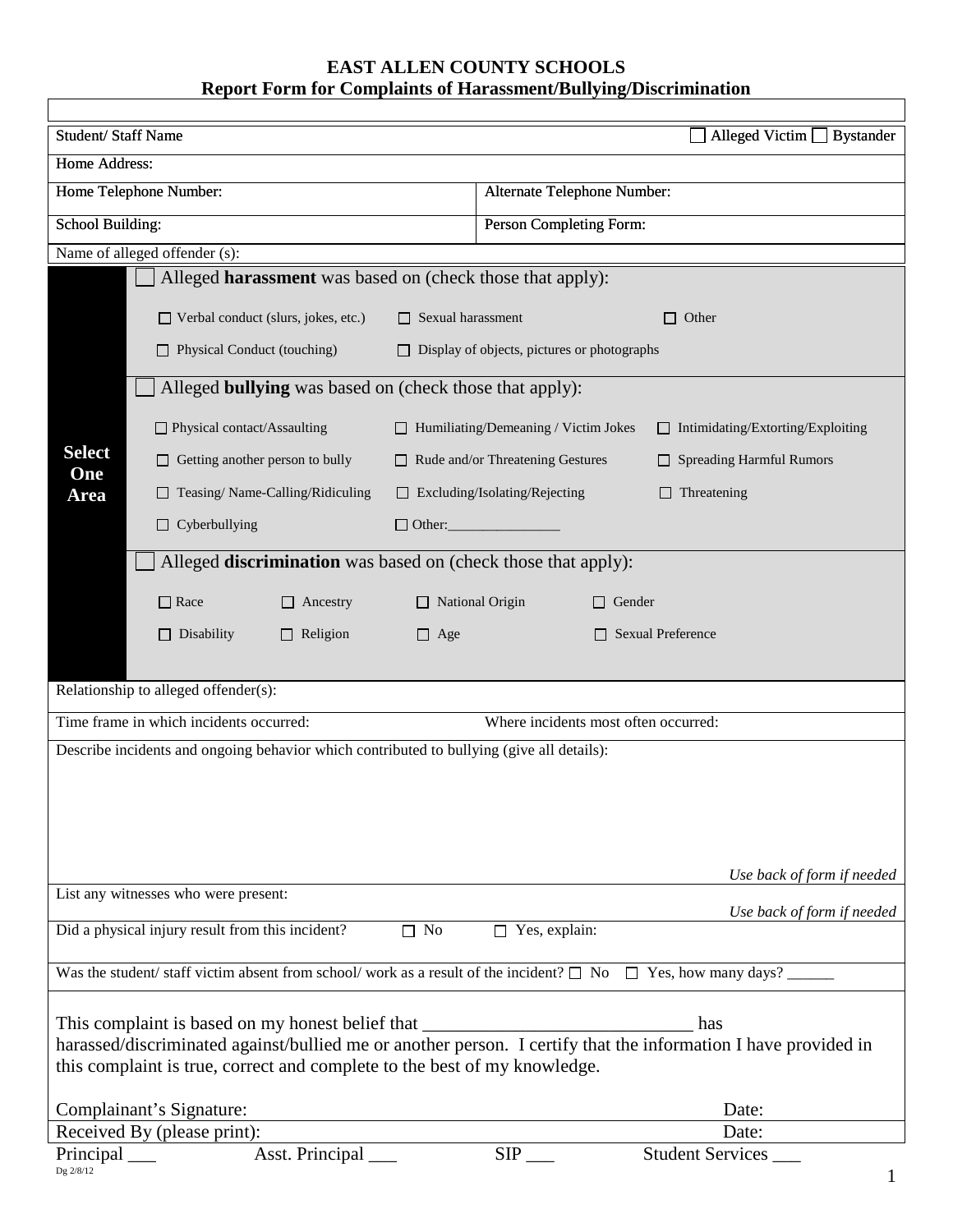## **EAST ALLEN COUNTY SCHOOLS**

| Investigation for Complaints of Harassment/Bullying/Discrimination (attach to original report form) |                         |       |        |  |  |  |  |
|-----------------------------------------------------------------------------------------------------|-------------------------|-------|--------|--|--|--|--|
| Name of alleged offender (s):                                                                       | Gender: M F             | Race: | Grade: |  |  |  |  |
| Name of alleged victim (s):                                                                         | Gender: M F             | Race: | Grade: |  |  |  |  |
| Date of alleged incident:                                                                           |                         |       |        |  |  |  |  |
| School Building:                                                                                    | Person Completing Form: |       |        |  |  |  |  |

| 1. School's Initial Response:                                                        |
|--------------------------------------------------------------------------------------|
| 2. Investigative Steps Taken: (brief summary below- Complete full statement on back) |
| Persons Interviewed:                                                                 |
| 3. Outcome of Investigation:                                                         |
|                                                                                      |
| 4. Interventions:<br>Discipline for Perpetrator:                                     |
| Safety Plan for Victim:                                                              |
| Plan to Educate Bystanders/Avoid Future Situations:                                  |